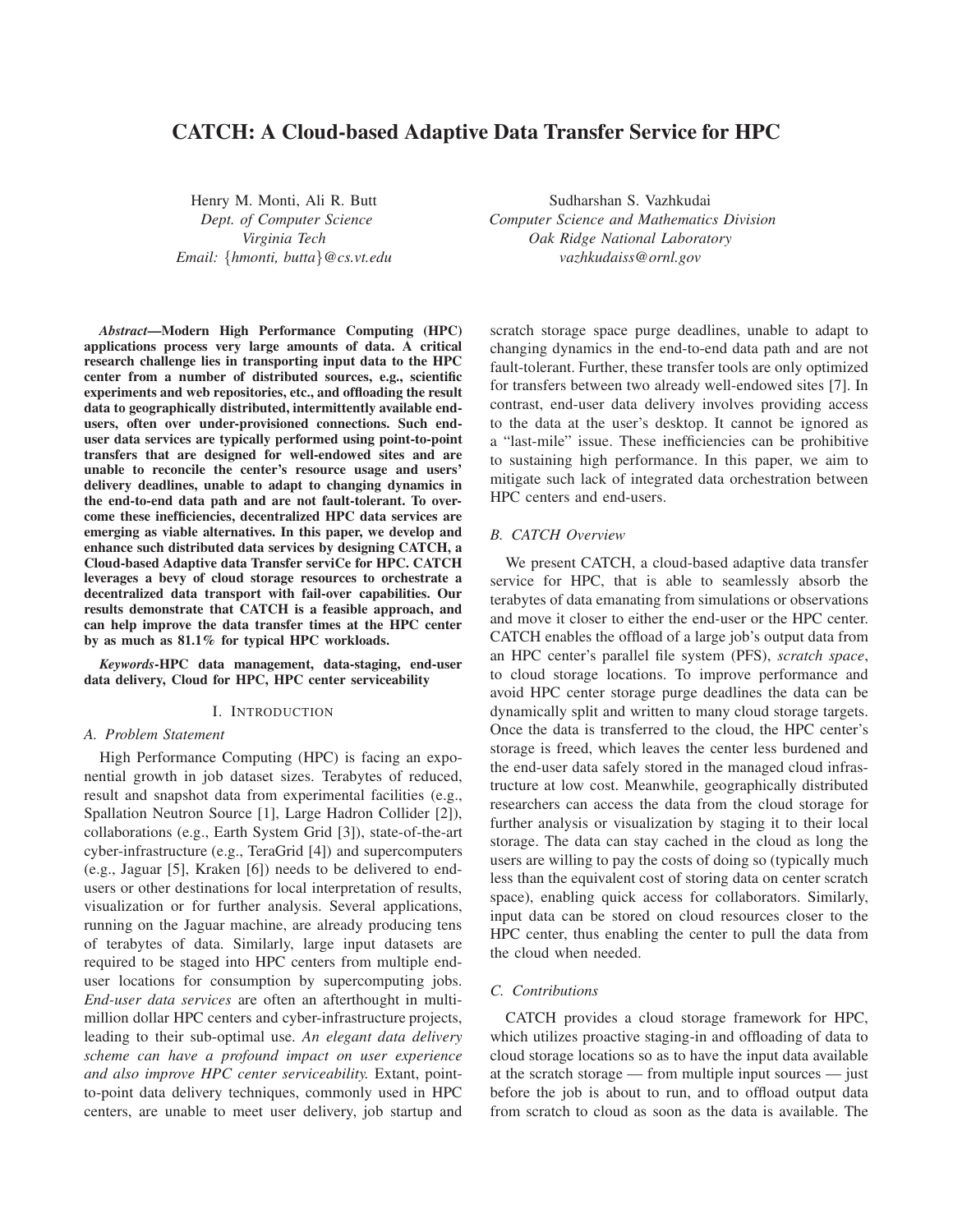goal is to reduce the amount of time that data spends on the scratch space. Specifically, our contributions are:

*Staged and decentralized offloading:* We utilize a combination of both a staged as well as a decentralized delivery scheme for job data. This is a fundamentally different way of delivering job data in HPC centers and is a non-trivial endeavor. Compared to a direct transfer, our techniques have the added benefits of employing cloud storage nodes to provide resilience in the face of end-resource failure and the exploitation of available orthogonal bandwidth in the end-to-end data path.

*Integration with Cloud Services:* We integrate CATCH with cloud resources exported by Windows Azure. CATCH seamlessly interfaces with existing cloud services, transferring data to/from the cloud, working with essentially a black box. We adopt a novel variation to the use of intermediate nodes that differs from how they are used in most decentralized systems. The nodes participating in the transfer are in fact cloud resources, with specified reliability guarantees, thereby eliminating the fundamental concern of data delivery through a set of unreliable nodes. We demonstrate ways in which these nodes can be specified and used within a scientific collaboration.

*Integration with FUSE:* We have exported our end-user data delivery service through the file system abstraction provided by FUSE [8]. End-user programs can thus write and read to cloud storage and move data through them using standard file system operations.

*Integration with real-world tools:* Our solutions are developed in the context of real-world tools that are commonly used in HPC, such as PBS [9] and NWS [10].

*Detailed evaluation:* Finally, we have evaluated CATCH using both a Windows Azure-based implementation and simulations driven by the Jaguar supercomputer job logs. Our approach optimizes precious scratch space usage and minimizes the exposure of input data at center storage. Results shows as much as 81.1% reduction in average transfer times under CATCH compared to direct transfers, and reduced exposure to scratch failures: 75.2% reduction in wait time on scratch, and 2.43% reduction in usage/hour.

# II. BACKGROUND AND ENABLING TECHNOLOGIES

In this section, we provide relevant background and describe the enabling technologies for CATCH.

## *A. A Case for End-User Data Services*

We now describe the current methods for managing enduser data and their shortcomings, why end-user data services are critical to HPC center serviceability, and how the cloud can help facilitate such services.

*Data Offloading:* Result data from supercomputer jobs needs to be offloaded to end-users for local visualization or to another compute component of the distributed job workflow. This needs to be accomplished in a timely fashion both to meet a delivery constraint as well as to prevent the result data from getting purged from the HPC center scratch space that is typically reserved for currently running or soon to run jobs. The lack of a sophisticated solution for result-data delivery affects not only end-user service, but also center operations. The output data of a supercomputing job is the result of a multi-hour—even several days'—run. *A delayed offload renders output-data vulnerable to center purge policies*. The loss of output-data leads to wasted user time allocation that is very precious and obtained through rigorous peer-review. Thus, a timely end-user data offload can help optimize both center as well as user resources.

*Data Staging:* The inverse of delivering data to the end-user is to stage the data from a source location to an HPC center. Modern applications usually encompass complex analysis, which can involve staging large input data from observations or experiments. The data can originate from multiple sources ranging from end-user sites, remote Internet repositories, collaborating sites and other clusters that run pieces of the job workflow.

Once submitted, the job waits in a *batch queue* at the HPC center until it is selected for running, while the input data "waits" on the scratch space. In the best case when the data is staged at job submission, the input data spends the same time on the scratch as the job turn-around time, i.e., *(wall time + wait\_time*). In the worst case, which is more common, the data waits longer as users conservatively (manually) stage it in much earlier than job submission. Thus, there is the need for an end-user data service to stage the data just-in-time so it is able to minimize resource consumption and exposure of data to failure.

From the above usecases, we can state the problem as: *Offload by a specified deadline to avoid being purged*; Or, *Deliver by a specified deadline to ensure continuity in the job workflow*. This, coupled with the observation that the cloud provides a number of distributed storage resources, naturally leads to the question of **how the cloud can be employed to mitigate the data delivery challenges in HPC**.

*Previous Work:* We have designed a framework [11], [12], [13] for the timely, decentralized offload and staging of application data to mitigate the above issues. We focused on utilizing a group of user-specified intermediate nodes, from collaborators working on the same problem, arranged in a peer-to-peer overlay, to help HPC data transfer by providing multiple data flow paths, thereby exploiting orthogonal bandwidth between the end-users and the center. The collaborator sites provide for dynamically adjusting the data transfer by allowing data to be split and sent to multiple sites simultaneously, i.e, vary the fan-out. The sites can themselves be arranged in multiple tiers, so as to provide multiple data flow paths. Most importantly, such intermediate storage decouples the transferring of data from/to HPC center to/from end-user sites, thus addressing the issue of end-user site availability during point-to-point transfers. Our decentralized delivery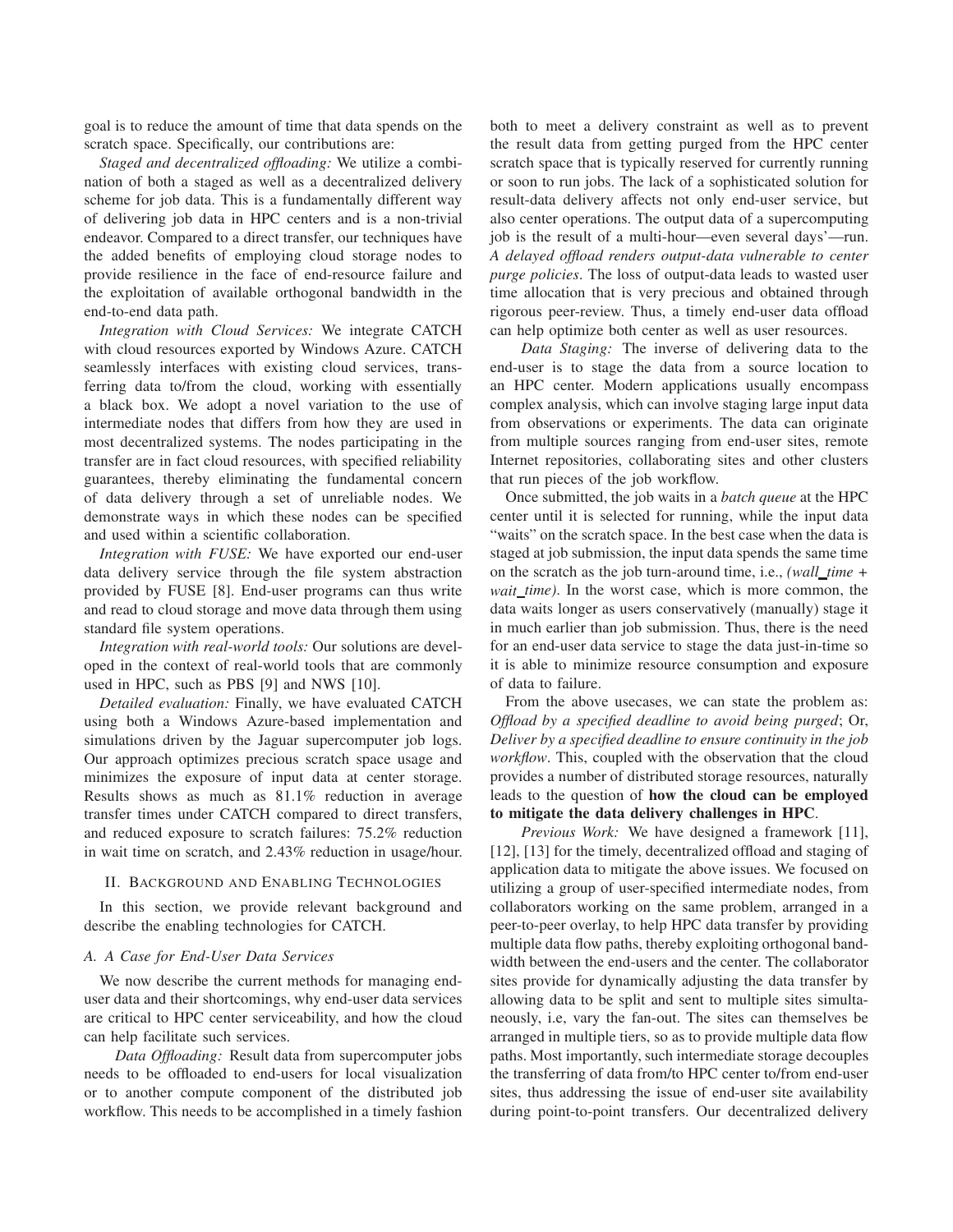also factors in deadlines: i.e., for a timely data offload from the center or a timely staging to coincide with job-startup by synchronizing with center purge policies and job batch queue prediction services.

A significant drawback of our previous approach is the absolute reliance on user-specified intermediate nodes, which can be quite volatile, unreliable, and scarce in all but very large collaborative projects. Therefore, a reliable and timely data transport cannot be guaranteed through such a distributed, transient substrate. To address this, we propose to use cloud storage resources as intermediate storage for a decentralized data offload and staging.

### *B. Using the Cloud for End-User Data Services*

Cloud computing is emerging as a viable approach for enabling fast time-to-solution for small enterprises that benefit from the cloud's pay-per-use utility computing model. The cloud supports automatic resource management, protection against data loss, and ubiquitous availability.

*Cloud as Intermediate Storage for Decentralized Data Transport:* A main challenge in developing a distributed HPC center-user data delivery framework, as envisioned by CATCH, is the need for a bevy of geographically distributed storage nodes to facilitate data flow. To this end, we aim to *utilize the cloud to provide intermediate storage on the path from the end-user to the HPC center, so as to facilitate efficient data transfers.*

A number of cloud features make it suitable for CATCH. First, the cloud provides scalable, distributed, and always available storage. For example Windows Azure allows blobs (binary large objects), each of up to 50 GB at present [14]. Thus, a wide variety of HPC applications can be supported by the resulting data services. From an HPC center's standpoint, data can be stored in the cloud and only moved to expensive on-site scratch storage when needed, dramatically reducing the total amount of data HPC centers must store. From the end-users' perspective, data could be handed-off to the cloud, which frees the users from explicit data management that is typically required when using HPC resources. Second, the cloud can provide very high data reliability guarantees through replication, geographically distributed storage, and active fault ramifications. This relieves both HPC centers and end users from expensive data redundancy improving operations. Third, data can be strategically placed in the cloud, i.e., relatively close to an HPC center or enduser, yielding potentially higher transfer rates and lower latency when the data is needed. This is further enhanced if the cloud service provider supports Content Distribution Networks (CDNs). Finally, the cost of utilizing cloud storage resources is very low compared to the multi-million dollar storage systems at HPC centers. The conjoined use of HPC and cloud storage can increase the serviceability of the HPC scratch storage. This is a very attractive solution, given that



Figure 1. The main software components of CATCH.

HPC acquisitions are typically done on the basis of FLOPS/\$ and I/O sub-systems are always resource constrained.

*Azure Data Services:* We have used the Windows Azure platform [14] for building CATCH. The following Azure features dictated our decision. (i) Azure provides a large scalable storage space for users, which matches typical HPC application needs: 100 TB per storage account, and up to five storage accounts per Azure subscription. (ii) The Azure storage service provides SLAs for up-time and correctness, and it is highly-available. (iii) Azure also provides CDN capability (currently in testing as Community Technology Preview), which can be leveraged to build efficient data placement that improves overall observable data transfer rates. (iv) The cost of Azure services is low, e.g., storage costs \$0.15 per GB per Month, and thus feasible for our intended use of cloud storage in HPC data transport.

# III. DESIGN

Cloud storage locations provide the foundation for supporting a decentralized data delivery service, e.g., for data offloading and staging, for HPC end-users. As stated earlier, the dynamic nature of the interconnects between end-user sites and the HPC center can make the amount of time it takes for a direct transfer to complete vary significantly. CATCH uses cloud storage to provide robust and efficient resources, which can be used to create on-the-fly percollaboration/user infrastructure to support the decentralized data delivery. This helps to address the issues of purge deadlines, thus releasing center scratch storage and seamlessly moving data closer to end-users.

### *A. Design Overview*

CATCH has three main software components as shown in Figure 1: *client stub* to allow for interfacing with cloud resources; *cloud manager* (e.g., a cloud file system) to interact and affect how data is stored and moved in the cloud; and *center stub* to provide a transparent interface to accessing and storing data on cloud resources.

A user who wants to run an application at the HPC center, first queries the *center stub* to get an estimate of when the user's job will be scheduled. Based on this estimate and the size of the input data, the *client stub* then determines whether a direct transfer would be sufficient. If not, the user attempts to utilize the cloud resources to facilitate a decentralized data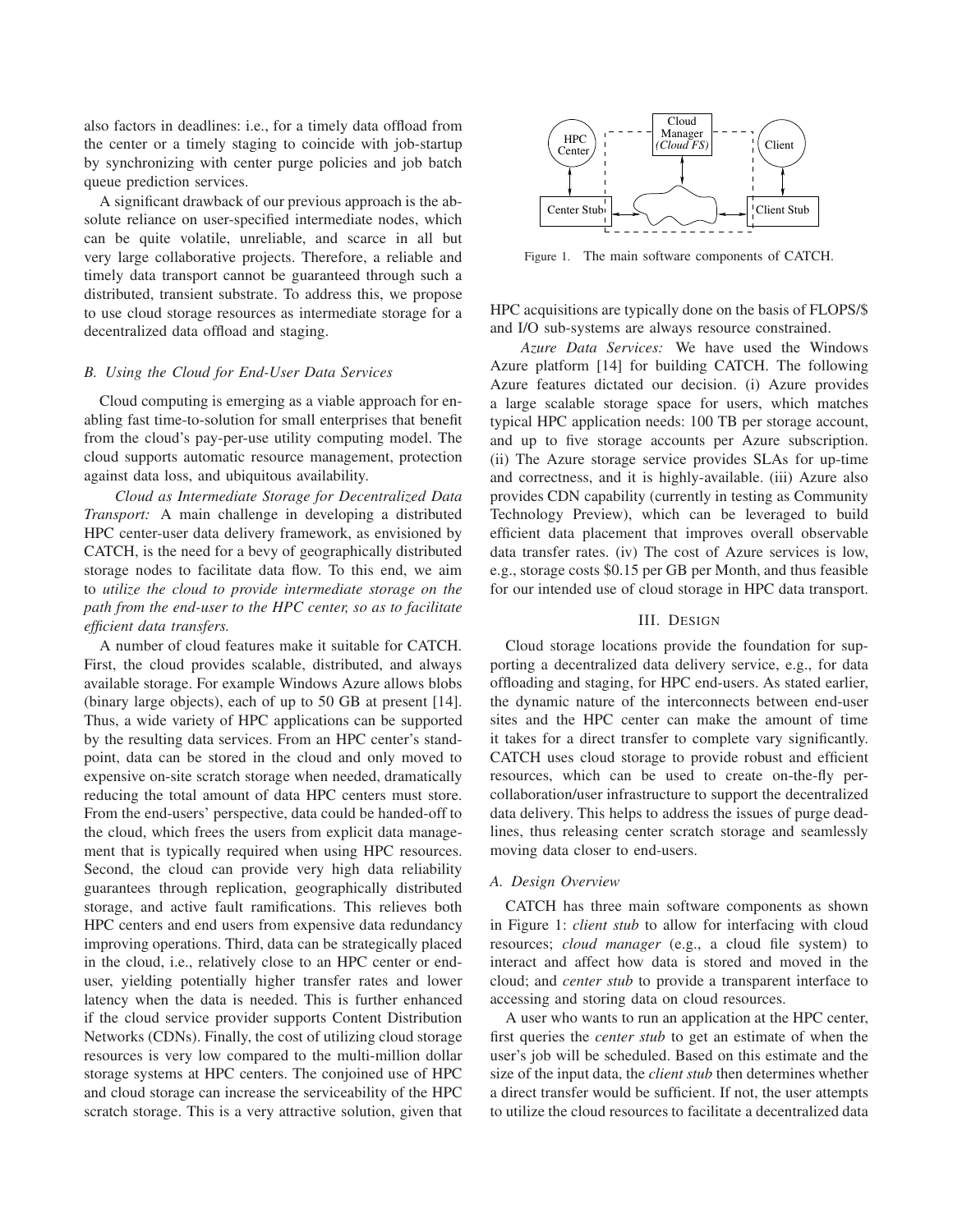

Figure 2. The data flow path from the HPC center to the end-user site. The intermediate resources are represented by hexagons. The gray squares represent software hooks/APIs that CATCH uses to control the data flow.

transfer. Since storage in the cloud is cheaper compared to storage at the HPC center, such a decentralized transfer can be initiated much earlier than a direct transfer. HPC center storage is precious and user data is constantly purged to make room for data from new incoming jobs. Thus, the end-user site utilizes our software hooks to transparently move the data into the cloud. Next, we either count on the cloud internals or our pre-staging interface, through the *cloud manager*, to move the data to cloud sites closer to the HPC center. When the job is about to be scheduled, the *center stub* pulls the data from the cloud to the center PFS, thus completing the transfer. Conversely, when the job finishes (or have intermediate data for the user), the *center stub* pushes the data onto the cloud resources. The client can then retrieve this data when and how it wishes. This design essentially decouples the center-side and client-side transfers and provides flexibility and fault-tolerance. Figure 2 shows the high-level flow of data in CATCH.

We have developed detailed models for building enduser data services with ad hoc resources in our previous work [11], [13]. In CATCH, we overcome all of the issues arising from such ad hoc intermediate sites (discussed in Section II), by leveraging cloud resources and integrating the cloud model with HPC data movement. However, the fundamental issues of node selection and meeting delivery deadlines are very similar, thus we leverage our previous work in CATCH to this end.

### *B. Cloud Data Interface*

The cloud provides a suitable platform for developing and expanding end-user data delivery services. We have built our software using the Azure [14] platform. In the following, we discuss several possible heuristics for the HPC data transfer system to interact efficiently with the cloud.

*1) Straw-man Approach:* The first approach that we consider is a simple use of cloud resources for storing HPC data. This straw-man approach is illustrated in Figure 3(a). Here, end-users push their job's data to the cloud, which can then be retrieved by an HPC center before the end-users job will run. Upon job completion, the HPC center can take the result data and store it in the cloud for the end-user to retrieve as necessary. This method uses the standard Azure API and relies entirely on the cloud for performance. For example, if the cloud either stores or moves the data closer to the HPC center, better performance would be observed. However, if data is stored at arbitrary locations, no performance improvement guarantees can be made. Nonetheless, *this approach is the key step in decoupling the end-users from the HPC center, thus allowing the end-users to be intermittent and freeing them from issues of data retransmission, and resulting job rescheduling*.

*2) Utilizing Storage Regions:* The main drawback of the Straw-man is that it does not exploit the data flow information, i.e., where and when a data item is needed, which is available in HPC job scripts. Moreover, typical HPC data, especially input data is stored once by the enduser and retrieved once by the HPC center, thus giving cloud management little opportunity to identify data access hotspots and migrate data to resources closer to where the data is being accessed. Thus, Straw-man cannot ensure that cloud-enabled decentralized data transfer would yield better transfer performance compared to a point-to-point transfer. However, transfer rate performance gains are desirable when retrieving data at the HPC center as delays may cause the associated job to be rescheduled, consequently increasing job turn-around time and affecting overall center serviceability.

To address these issues, we exploit Azure's support for specifying regions for storing data to reduce data access latency experienced by the HPC center. This approach is illustrated in Figure 3(b). Here, *the end-user can choose to put the data in a particular part of the cloud that is closer to the HPC center*. In this use-case, although the end-user may want to (eventually) store data on resources that are farther from her site (closer to center), the Azure management may hide the increased transfer latency from the end-user by allowing data to be placed nearby and then migrating it to the specified region transparently. If such support is not available and higher transfer latencies are exposed to the end-user, the user can choose to transfer the data into the cloud much earlier to avoid delays and potential job rescheduling if the HPC center needs the data before the transfer is completed. Based on our interactions with HPC users, we note that most users tend to start their data transfers well in advance (sometimes on the order of days). However, the cloud provides a better option for advance transfers compared to moving data (well before job startup) to the precious PFS on the center, where it can hinder the center's ability to service other currently running jobs.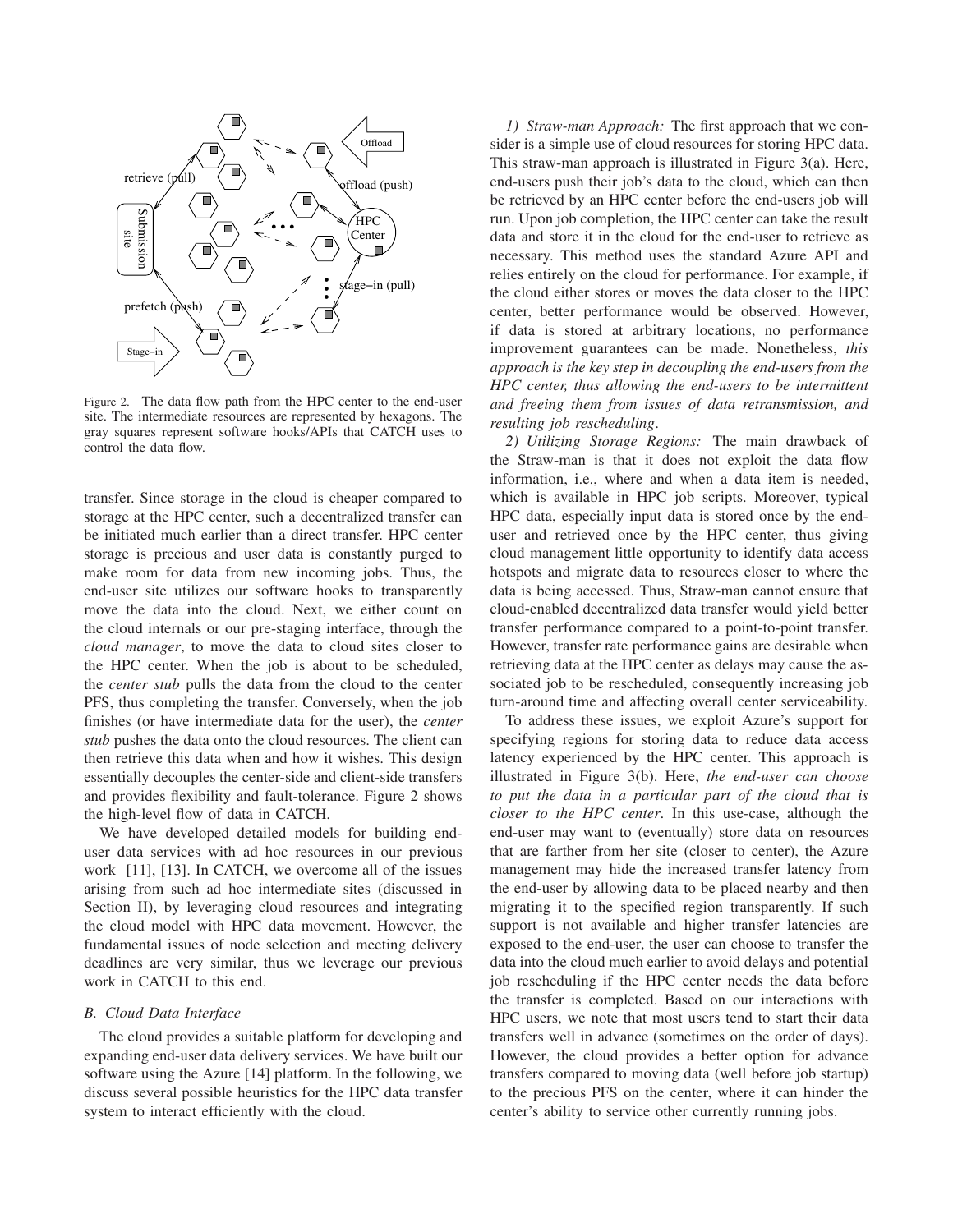

(a) Straw-man approach to using the cloud for HPC storage.

(b) Place data in a region close to where the data is needed.

(c) Facilitate "flow" of data in the cloud towards where it is needed.

Figure 3. Different approaches for using the cloud to implement end-user data services.

One challenge in implementing this approach is how the region specification can be made transparent to the application. To this end, we assume that: (i) the end-user (via collaborators) has multiple storage accounts in different regions in the cloud; (ii) information is available in the job script (as discussed earlier) to determine which region a data item should be stored in; and (iii) the information can be relayed to CATCH runtime. The runtime can then utilize appropriate Azure API to accomplish region specific storage. We note that region specification in Azure seems to be static, thus a priori knowledge of where the data would be consumed is needed. That said, most data consumption locations can be derived from the HPC job scripts, so this is not expected to be problematic. A bigger challenge is that the granularity of the regions available in Azure is too coarse, e.g., only a handful of regions (South Central US, North Central US, and Anywhere US) are available for the entire US. This could limit our ability to derive optimal performance from our data transfer service.

*3) Facilitating Dynamic Data Flow:* Our main goal is to develop a service that allows data to "flow" closer to locations where it is needed, before it is accessed, so as to reduce access latency. CATCH can benefit if individual cloud storage locations and their performance were known. However, the key cloud advantages of transparency and decoupling of management from usage, pose a hurdle for our approach. A set of distributed cloud storage resources are not as configurable as a set of explicit collaborator sites providing storage (such as those explored in our previous work on decentralized HPC data transfers).

The CDN service provided by Azure can yield a more dynamic and robust data transport than using regions, e.g., by caching data close to the HPC center. This is useful for output data from HPC jobs as it would be consumed by many collaborators, which provides enough repeat accesses to the same data to enable the cloud mechanisms to optimize data placement. However a CDN only improves performance for repeat accesses, and as stated earlier, HPC input data is often consumed once. We overcome this problem by *utilizing collaborator sites closer to the HPC center to pre-access data before it is retrieved by the center, potentially triggering CDN-enabled data migration*. This will move the data closer to the collaborator site. Since, the HPC center (or conversely end-user) is also nearby, the intuition here is that accesses to the data from the center when needed will thus experience lower latency. This approach is illustrated in Figure 3(c). In essence, by accessing the data from collaborator sites closer to the center, the data is prefetched to high speed CDN locations, making it readily available for the center when needed. Note that pre-accessing the data does not imply downloading the entire dataset. Rather, reading a few random bytes in a blob is expected to do the trick (as the blob is treated as a monolithic unit for CDN purposes), without incurring the cost of reading large data from the cloud.

An alternative approach to using the CDN capability is to leverage the availability of multiple cloud accounts, e.g., belonging to different collaborators and in cloud regions that are close to them. The relative distance of collaborators (in terms of available bandwidth) can be determined using standard network monitoring, e.g., NWS [10], and the collaborators are then arranged on the end-to-end path from the user to the HPC center. The end-user can then store the data into his account and pass the appropriate access credentials to the collaborators, who can then invoke copying of data from one account to another. This would in essence move the data closer to the HPC center. We note that this is a nonstandard use of the cloud API. However, the advantage is that this approach allows for explicit monitoring, and can affect the flow of data through the cloud at much finer granularity, consequently, leading to improved HPC data transport.

### *C. Data Transport as a File System*

In order for the entire end-user data delivery mechanism, through the intermediate cloud storage nodes, to be transparent both to the user as well as the HPC center, we put forth an easy-to-use file system interface. In our design, the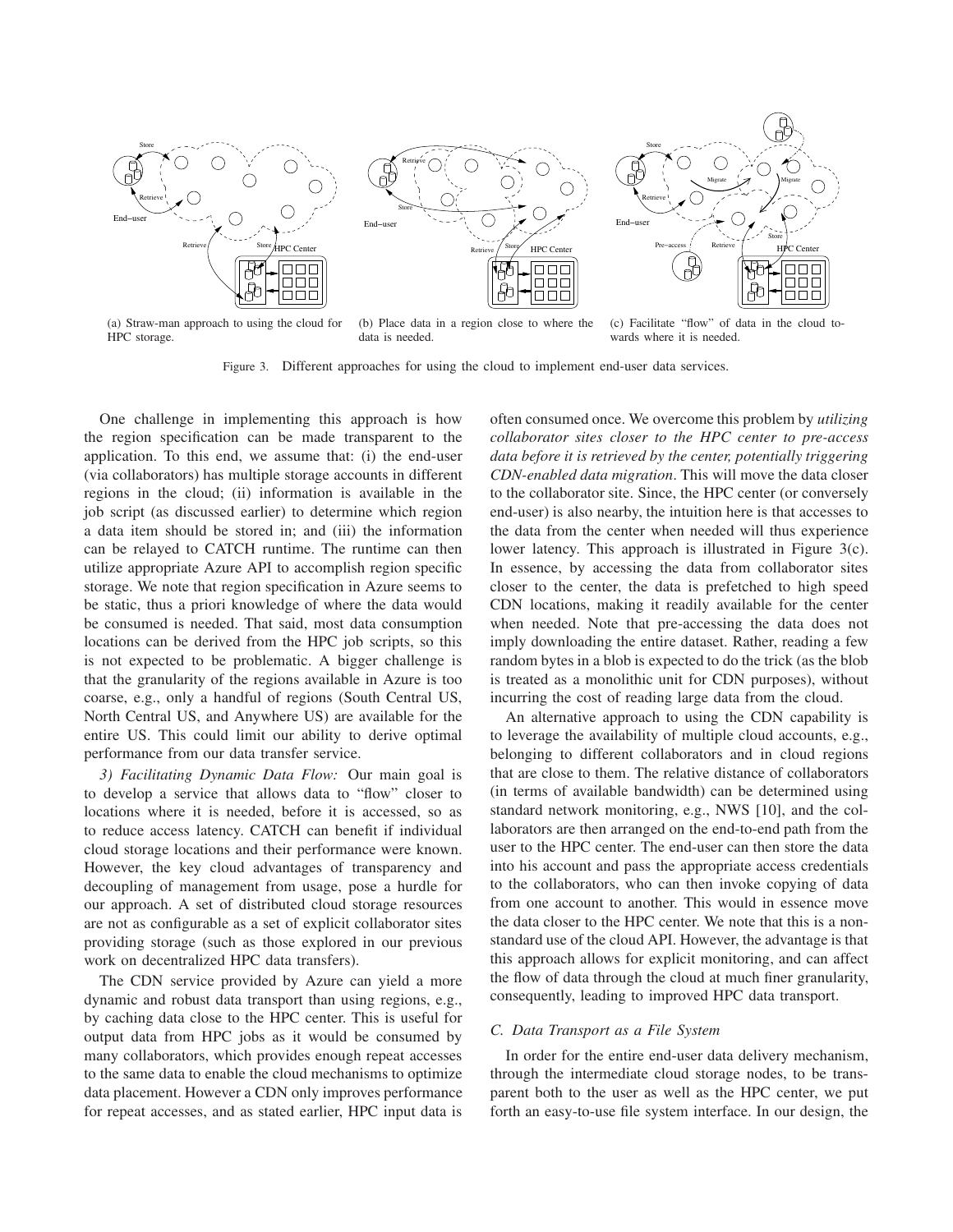client and center stubs talk to a transparent file system mount point, provided through FUSE [8] as *Cloud FS* (Figure 1), which abstracts the process of accessing the cloud storage and in addition moves the data closer to the end-user or the HPC center. The use of FUSE to abstract access to different storage substrates has gained wide spread popularity due to the ease with which purpose-built storage systems can be transparently made available by having them implement certain POSIX APIs (e.g., s3fs [15] for Amazon S3 or stdchk [16], [17], a file system atop distributed storage of disks, memory or SSD.) The read() or write() call in these situations typically abstracts parallel striping or a network transfer, respectively. The novelty of our approach in *Cloud FS*, however, lies in the fact that we hide the data transport behind a file system interface.

We have developed a scalable and robust FUSE-based *Cloud FS* module to allow end-users and HPC center management tools to access cloud storage. An in depth discussion of *Cloud FS*, and how we use it to access cloud storage is presented in Section IV. Here, we focus on how the file system abstraction can serve to capture cloud data flow. To this end, we augment the FUSE driver semantics with the notion of *data flow*, in addition to the basic get and put services (i.e., a write() call will also need to implement methods necessary to propagate the data further in addition to the standard network transfer required to store the data in the cloud.) Such an approach not only allows us to store data into the cloud, but also helps to migrate the data towards its final destination.

The augmented module performs a number of functions. (i) It has to negotiate access to the cloud storage. This is achieved by providing *Cloud FS* a list of account credentials at start up. This can be a single account or a list of credentials to be used appropriately. To allow users to control what credentials to use for data accesses through *Cloud FS*, we provide an ioctl call to specify the identifier of credentials to use. The credentials to use can be changed as often as before each data access. However, typically the module will automatically determine which account/region/location to use as per the data transfer SLAs. (ii) The module stores and retrieves the associated data chunks from the cloud. To facilitate this, the source of the data, i.e., the HPC center stub in offloading and client stub in staging, maintains a mapping of dataset to chunks (and their locations in the cloud). On an offload from the center, the client stub can use the mapping information available at the center stub to pull the necessary chunks of the datasets from the Cloud FS. Similarly, for a staging from the end-user, the client stub provides the location of the input dataset chunks. (iii) The module may also have to probe different intermediate locations to determine the best path to utilize. One approach is to perform a number of small GET and PUT operations on the cloud, and determine observed bandwidth, which can then be used to select appropriate storage regions.

| $#PBS - N$ myjob<br>$\#PBS -1$ nodes=128, walltime=12:00                                     |
|----------------------------------------------------------------------------------------------|
| mpirun $-$ np 128 $\degree$ /MyComputation<br>#CollabAcct collab1.blob.core.windows.net:50GB |
| #CollabAcct collabN.blob.core.windows.net:30GB                                               |
| Figure 4. An example annotated job script.                                                   |

Another approach, if the cloud service provider supports it, is to use cloud monitoring services. This information can then be used transparently to change storage regions and achieve better flow rates. The module integrates such interactions into the data flow, thus providing transparent services to the users. Using the aforementioned fuse-based data flow file system, the client and center stubs can orchestrate the cloud intermediate nodes into multiple levels to move the data closer to the destination.

# *D. HPC Job Submission Integration*

We propose to specify the cloud accounts and those of the collaborators as part of the user's job submission script (e.g., PBS [9]). Special directives can be used to annotate the job script as shown in Figure 4. This way, the cloud storage sites associated with the collaborators become an integral part of the job and can be used by the center stub for the end-user data delivery. End-users can further qualify the job submission scripts with usage properties of the collaborator's account, e.g., how much storage to make available or what is the load threshold. This information can then be used by the stubs to derive how best to route data between each other.

# *E. Viability of Using Cloud Resources*

An important consideration in the design of CATCH is the cost of utilizing cloud resources. For example, transferring tens of terabytes of data through the cloud multiple times during the life of a single job may result in excessive cloud charges, as cloud service providers often bill per unit data transferred and stored. However, a number of factors work in the favor of CATCH-like systems. First, the cost of using cloud resources is falling sharply [18], and wider adoption of cloud resources is likely to continue this trend. One can argue that the amount of data being used is also growing, and thus the impact of falling prices may be negated. We note that the increase in data impacts both centralized provisioning on HPC centers and cloud resource provisioning similarly, and although crucial, should not be a deciding factor in this context. Second, much like how cloud computing is seen as a viable alternative for midsized computing (e.g., jobs requiring a few thousand cores), there is also a tipping point up to which cloud storage is viable for HPC job data. We analyze these scenarios in our evaluation. Further, our analysis of three years worth of logs from the Jaguar supercomputer jobs [13], shows that there exists a large number of jobs that are mid-sized, and do not involve terabytes of data. These jobs can benefit from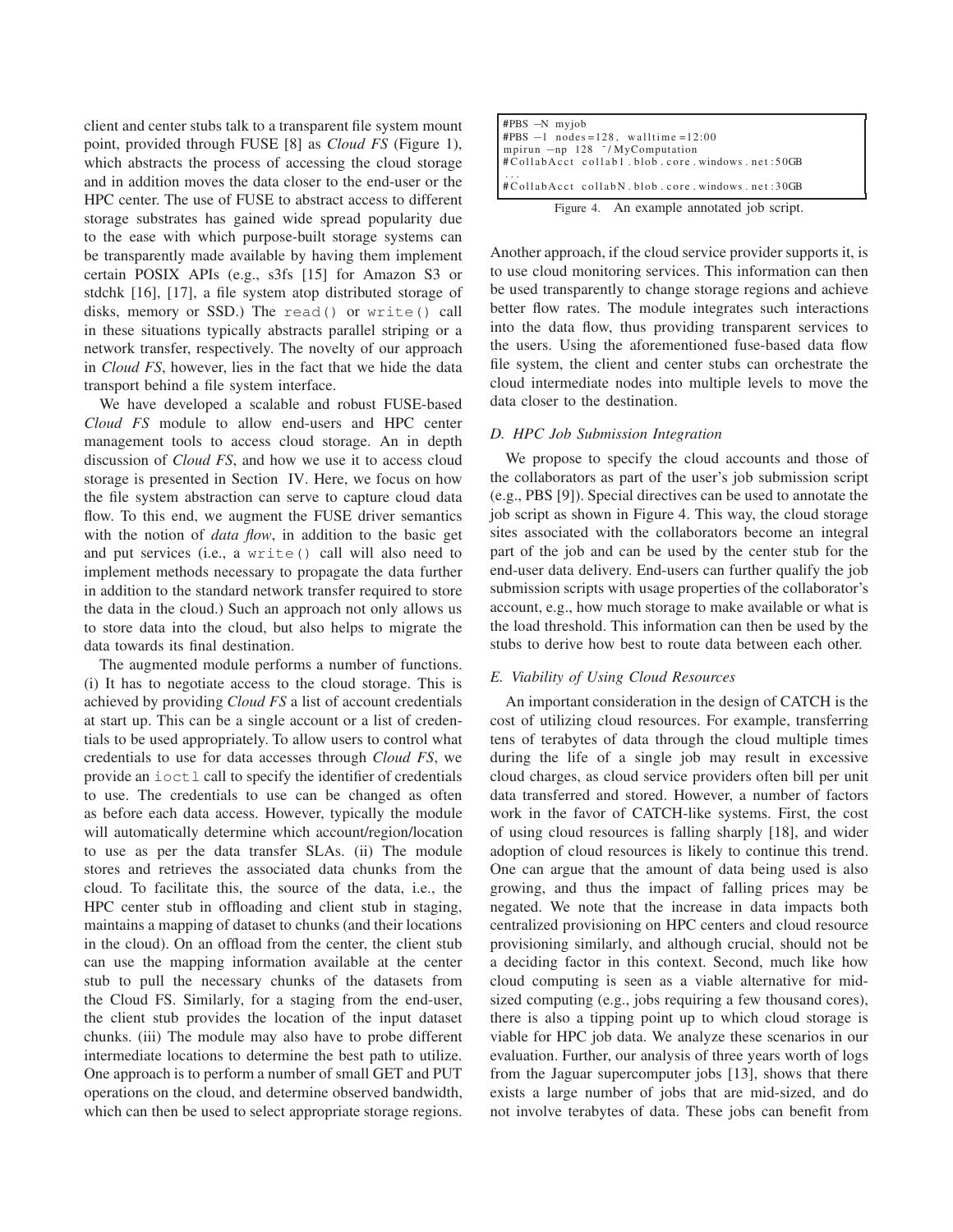

Figure 5. Architecture of CATCH.

CATCH. Finally, the upfront costs of I/O management and acquiring disks for large supercomputers may easily exceed tens of millions of dollars. While, such costs can certainly be amortized over the lifetime of an HPC center, it still cannot retain job data beyond a certain window of time. CATCH provides a way to complement such storage at relatively low costs without high upfront costs.

# IV. IMPLEMENTATION

We have implemented CATCH using about 2500 lines of C# code with the Windows Azure [14] platform as the cloud storage backend. Although our current implementation utilizes Azure, our design is general enough to be interfaced with other cloud service providers.

### *A. Architecture*

The main components of CATCH are shown in Figure 5. The *Cloud FS*, supported via FUSE, provides applications with a transparent interface to CATCH. Once the application data is written to a PFS, the center stub simply writes that data to a special mount point, or performs ioctl calls for control commands, and *Cloud FS* component converts data access to operations on the cloud. The *Scheduling Monitor* interacts with the center wide job scheduler or with Batch Queue Prediction (BQP) [19] to determine when a job completes or when it is likely to run. This information is reported to the *Transfer Manager*, which uses it to determine when to start a transfer. The *Network Monitor* determines what cloud accounts provide the best transfer rates by occasionally PUTing or GETing test blobs to the cloud and measuring bandwidth. The *Transfer Service* component uses the bandwidth and scheduling information to decide where and when data should be stored to or retrieved from the cloud. The *Transfer Service* then splits the data into chunks and passes them to the *Azure Request* module. This module is responsible for interfacing with the cloud storage service and creates the appropriate HTML requests.

*FUSE Module Interface:* The architecture and the flow control in our FUSE-based *Cloud FS* module is displayed in Figure 6. When an I/O operation is performed on a file in our mount point (step 1), it is redirected to the *Cloud FS* module (2, 3, 4) by the FUSE runtime. *Cloud FS* then processes the I/O to take appropriate cloud actions (5).



Figure 6. Architecture of FUSE-based *Cloud FS*.

### *B. Data Operations*

Access to the Windows Azure [14] Blob service is achieved through a RESTful API, where all operations are performed using HTTP requests. The Blob service provides two types of blobs. (i) Block blobs are made up of "blocks" that can each be of up to 4 MB, a block blob can have up to 50,000 "blocks" providing a maximum blob size of 200 GB. Block blobs have commit-update semantics, i.e., a number of blocks are first uploaded, and then another request is sent to commit the changes. (ii) Page blobs, that we use in CATCH due to their similar semantics to standard files, consist of 512-byte regions and provide immediate or inplace updates much like a traditional disk. They also have a large maximum blob size of 1 TB. Each CATCH operation corresponds to HTTP requests with particular query, headers, and other parameters. In the following, we describe different data functions supported in CATCH.

*1) Storing Data:* This operation is achieved using an HTTP PUT request. In addition to the content of the data, the request also includes information about the content length and the particular region of the blob to write to, i.e., offset. With page blobs, the maximum request size is 4 MB (consisting of contiguous 512 byte aligned regions). Files larger than this are broken into chunks before being sent to the cloud storage. Upon receiving the HTTP request, Azure parses the request and stores the data.

*2) Retrieving Data:* Retrieving blob data is the inverse operation of storing data, and is done using an HTTP GET request. This request must also include a region of the blob to read. If the request succeeds, the body of the response will have the requested data. CATCH tries twice to read the data before reporting an error to the application. The retry mechanism is added to overcome trivial failures due to lost messages or delayed response from Azure.

*3) Data Flow:* Center and client stubs need to use the Cloud FS to orchestrate data flow. To provide these stubs with options to control different cloud functions, we have enabled a set of control knobs that can be set using ioctl calls. The FUSE layer exposes a set of POSIX APIs that any underlying system can implement to provide access to its features. Unlike read() and write() calls, ioctl() allows us to manipulate the underlying device parameters of the special files. This provides us an elegant way to orches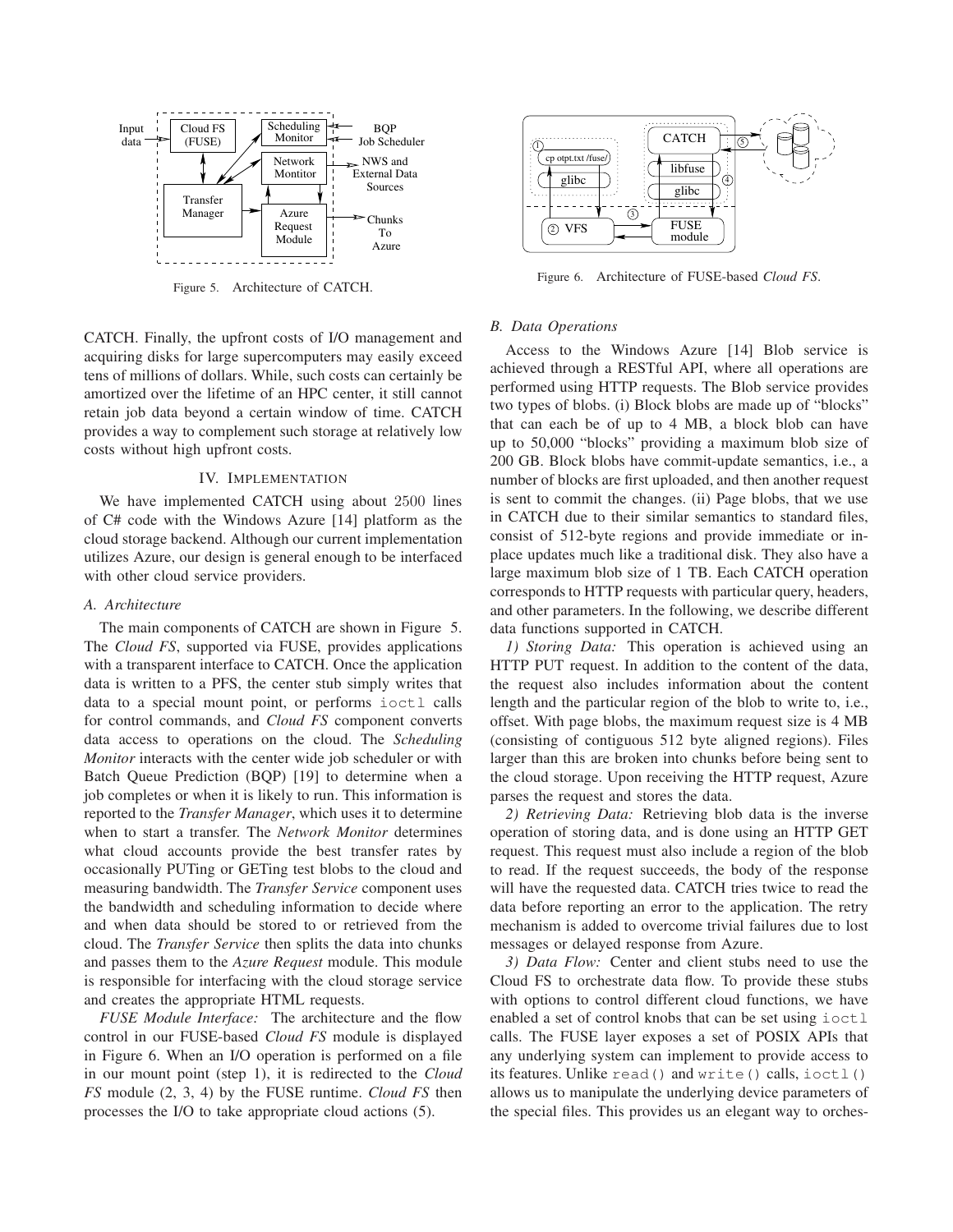trate many sophisticated data flow operations on the cloud storage, much beyond basic store and retrieve functionality.

Consider a case where the HPC center stub wants to disseminate the chunks of a dataset to different geographic regions to facilitate better data access to end-users. The center stub first interacts with the client stub to determine an appropriate data flow path. Let us assume that three regions,  $R_1$ ,  $R_2$ , and  $R_3$  can provide the best data flow, and the credentials to use the regions are already available to the *Cloud FS*. Before data is written to the cloud, the center stub issues a "SET REGION" ioctl to *Cloud FS* to indicate that the data should be written to  $R_1$ , which is done when the data is written. Then, CATCH decides that data should be moved to  $R_2$ . This copying of data is initiated through a "COPY REGION" ioctl to *Cloud FS*. This indicates that cloud service calls for moving data from  $R_1$  to  $R_2$  should be issued. Another "COPY REGION" call for moving data from  $R_2$  to  $R_1$  can also be issued to move the data to  $R_3$ . This completes the data flow. The stubs can also use the interface to pass a pointer to a configuration file or a structure containing one or more account credentials. This information is passed to CATCH and used for future data operations on a particular dataset or mount point. Additionally, in the default configuration, CATCH will measure bandwidth using probes to determine the fastest accounts, but instead the client stubs may specify in a structure the fraction of data to go to each account.

# *C. Real World Considerations*

There are several factors that affect CATCH when it is used to offload and stage data. Behind the *Cloud FS* mount point, CATCH is utilized in coordination with the center PFS as part of an integrated data service. This allows for the HPC jobs to continue without being affected by the response times of CATCH's cloud interactions. In this scheme, data is transferred from the cloud resources to the PFS before its associated HPC applications are scheduled for execution. Similarly, the jobs output data is buffered on PFS, which is then offloaded to cloud sources asynchronously from job execution and on-line data accesses.

*Multi-Input Staging and Multi-Output Offloading:* Our implementation is capable of retrieving data from more than just cloud resources, e.g., national data repositories, etc., and these other resources can also be incorporated into the decentralized transfer. The data sources are provided as links in the job-submission script. The transfer manager, through the network monitor, uses small scale tests, e.g., partial download or upload from a web repository, to determine expected transfer times and make staging and offloading decisions. In case of staging, the goal is to ensure staging of all input data from all sources completes before the predicted job startup time. For offloading, the goal is send the data as quickly as possible, so in the event that the additional resource is slow, it will not be utilized.

# V. EVALUATION

In this section, we present an evaluation of CATCH using both our implementation of Section IV and an analysis driven by three-year job-statistics logs from the Jaguar [5] supercomputer. We also compare our results to the popular direct transfer techniques that are the default approach for transferring data in many HPC centers.

# *A. Implementation Results*

For our implementation experiments, we use the Azure Cloud storage service to study the effectiveness of our enduser data delivery service in a true distributed environment. We created 5 Azure storage accounts in the following regions: Anywhere US, North Central US, South Central US, Anywhere Europe, and Anywhere Asia. While there are a few more regions provided by Azure, this selection provides a representative and geographically dispersed testbed for our experiments. For the following experiments, we only consider one explicit level of intermediate storage accounts, i.e., data is pushed from the source (either HPC center or enduser site) into the cloud, and is then pulled from the cloud onto the destination. In contrast, multiple levels are created when data is moved between different accounts before being transferred to the destination. The setup consists of the HPC center, the cloud accounts, and a client. The roles of the HPC center and the client are provided by a lab machine at Virginia Tech and a remote node running on Amazon's EC2 [20]. For all experiments data is pushed to the cloud, by either the HPC center or client and then retrieved by the other role. In the following, the presented results represent averages over a set of three runs.

*1) Probes to Cloud Resources:* A crucial component of CATCH is the ability to dynamically adjust to changing network capabilities as data is staged or offloaded. Since the cloud is a black box, we determine the best sites for storing the data by directly measuring the data rates we can obtain. In our first experiment, we determine the effectiveness of probing the cloud. To this end, we send a 4 MB dummy blob to each of the regions considered in this study, and measure the time it takes to either PUT or GET the blob. The results are shown in Table I. We make two observations from the results. (i) There is a marked difference between the measured test blob access times to different regions. This is promising as CATCH can use such measurements to guide its data transport, without worrying about Azure hiding such details. (ii) This also shows that the regions are in fact distinct and provide different throughputs. Thus, if data is moved to a region closer to its final destination, better transfer times will be observed on the on-demand data access. Overall the transfer times and transfer rates to data centers in the US provide the best probe times for our location. The data center in Europe is sometimes faster, but in the worst case it is only slightly slower. From our location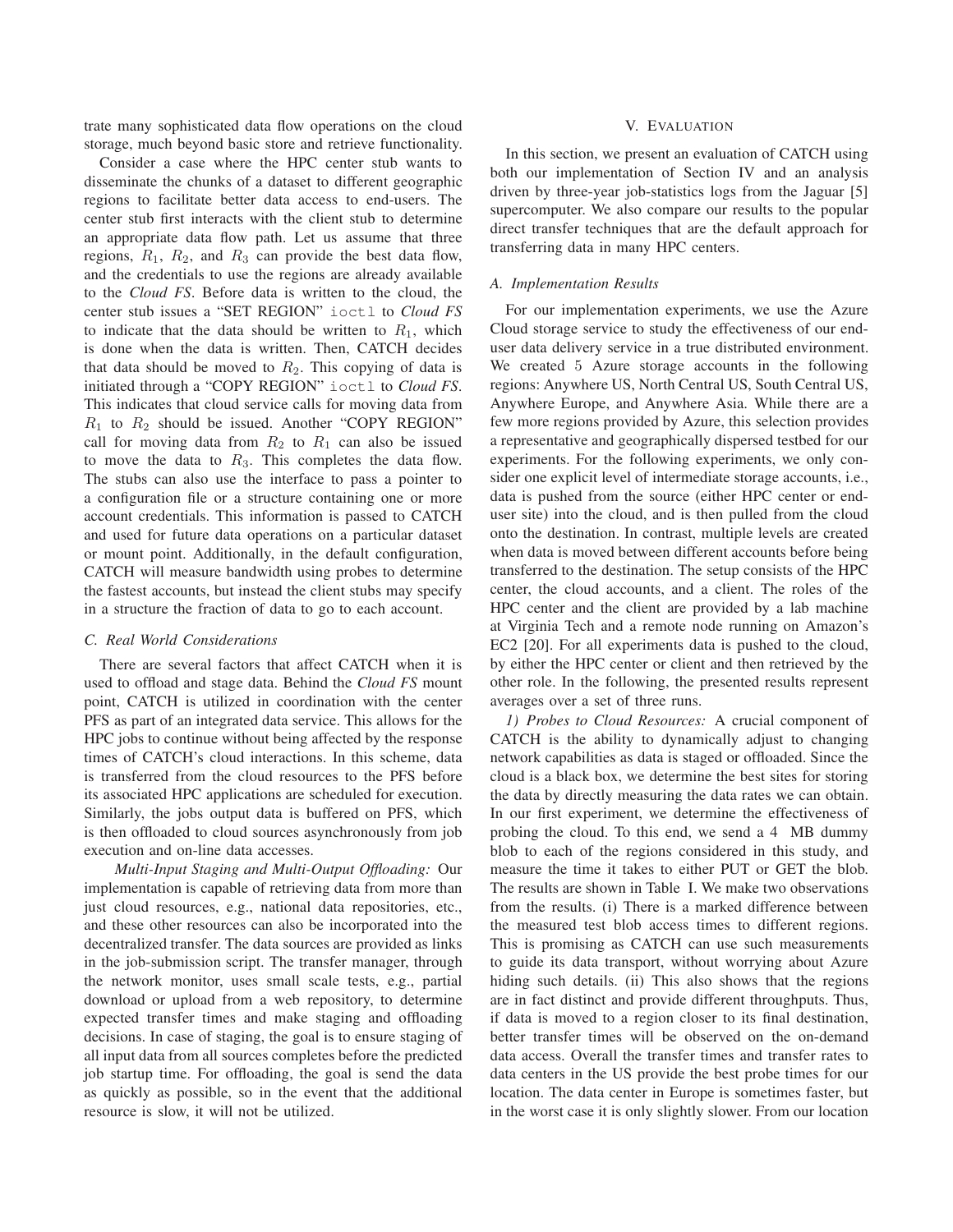Table I AVERAGE OBSERVED BANDWIDTH AND TRANSFER TIMES FOR A 4 MB PROBE TO DIFFERENT AZURE REGIONS.

| Regions | Anvwhere |                          | North Central US |      | South Central US |    | Anvwhere Europe |      | Anvwhere Asia |      |
|---------|----------|--------------------------|------------------|------|------------------|----|-----------------|------|---------------|------|
|         | Mb/s     |                          | Mb/s             | (S)  | Mb/s             | S. | Mb/s            | .S   | Mb/s`         |      |
| Put     | 4.       | $\overline{\phantom{a}}$ | 4.4              |      |                  |    |                 | 10.0 |               |      |
| Get     |          | ∪.∠                      |                  | 10.5 |                  |    |                 |      |               | 19.8 |

Table II THE TIME TO TRANSFER A 1 GB FILE USING MULTIPLE REGIONS.

|                   | <b>Threads</b> |      |       |      |  |  |
|-------------------|----------------|------|-------|------|--|--|
| Number of regions |                |      |       |      |  |  |
|                   | Write          | Read | Write | Read |  |  |
|                   | 547            | 544  | 520   | 548  |  |  |
|                   | 592            | 593  | 588   | 672  |  |  |

the slowest region is in Asia. This is expected as this region is provided to be primarily accessed by people close to Asia.

*2) Effect of Multiple Transfer Streams on Access Times:* During our previous experiments we observed that Azure is capable of handling many simultaneous requests, which can provide high aggregate throughput. To take advantage of this ability we designed CATCH to utilize multiple streams for transferring data simultaneously. In our next set of experiments, we demonstrate the effect of using multiple streams on transfer rates from Azure. In this experiment, only one region is used for each transfer, and the number of simultaneous streams varies from 1 to 32. The file size used for testing the transfer rate is 1 GB. Figure 7 shows the times for data transfer from client to the cloud (Write (a)), and the cloud to the HPC center (Read (b)) under different number of simultaneous streams. Compared to a transfer with a single stream, the multi-stream staging and offloading can reduce the last-hop transfer times by up to 88.1% and 91.3% for reading and writing, respectively. Another observation is that using between 8 and 16 streams offer the best performance overall for our setup. Utilizing more streams results in a bottleneck on our emulated end-user site and HPC center. While this result will hold for a typical end-user site, we believe the HPC center can use many more simultaneous streams without suffering from performance degradation. This is promising in that it shows that CATCH can help reduce the data staging times even more when used at a real HPC center.

This result also implies that using multiple streams can delay copying of data to and from scratch space by a factor of 4.3 on average across the studied stream counts, and still get the data to the center in time for the job to start. Thus, it reduces the time the scratch space has to hold the data before it is used, i.e., the exposure window  $(E_w)$ , consequently, improving center serviceability.

*3) Effect of Using Multi-Region Access:* In our next experiment, we repeat the probe-test from our first experiment but for accesses to multiple regions. Table II shows the times

Table III

COMPARISON OF DECENTRALIZED TRANSFER TIMES (IN SECONDS) WITH DIFFERENT DIRECT TRANSFER TECHNIQUES. THE BUFFER SIZE FOR IBP, GRIDFTP, AND BBCP IS SET TO 1 MB. THE NUMBER OF STREAMS IN GRIDFTP, BBCP, AND CATCH IS SET TO 8, 16, AND 16, RESPECTIVELY.

| <b>CATCH</b>    |      |
|-----------------|------|
| Write (Offload) | 520  |
| Read (Pull)     | 548  |
| Direct          |      |
| scp             | 2821 |
| <b>IBP</b>      | 1791 |
| GridFTP         | 722  |
| <b>BBCP</b>     | 573  |

taken to transfer a 1 GB file to 2 and 3 different regions using CATCH. Data movement between the different regions is accomplished in CATCH by orchestrating data flows between different accounts through the FUSE abstraction. CATCH actively probes the cloud regions before and during the transfer to determine the fastest regions. In these cases, regions in the United States were utilized due to their higher bandwidth. The experiment was performed using 8 and 16 streams since both of these scenarios provided good performance in the previous experiment. Compare these to the transfer times shown earlier in Figure 7: multiregion Write and multi-region Read out-perform the standard write and read significantly (up to 43.8%) for all regions except for North Central US which has very similar times. This performance improvement was very consistent across runs. These results show that active bandwidth monitoring provides a good tool for improving transfer times.

*4) Comparison with Direct Transfer Methods:* For our next experiment, we utilized our 5 cloud storage accounts coupled with 5 PlanetLab [21] nodes to create a distributed testbed for comparing different HPC data movement techniques with CATCH. A more detailed description of our PlanetLab experimental setup can be found in [11].

*Info About Transfer Programs:* We compared several point-to-point direct transfer tools that are prevalent in HPC: (i) scp, a baseline secure transfer protocol; (ii) IBP [22], an advanced transfer protocol that makes storage part of the network, and allows programs to allocate and store data in the network near where they are needed; (iii) GridFTP [7], an extension to the FTP protocol, which provides authentication, parallel transfers, and allows TCP buffer size tuning for high performance; and BBCP [23], which also provides high performance through parallel transfers and TCP buffer tun-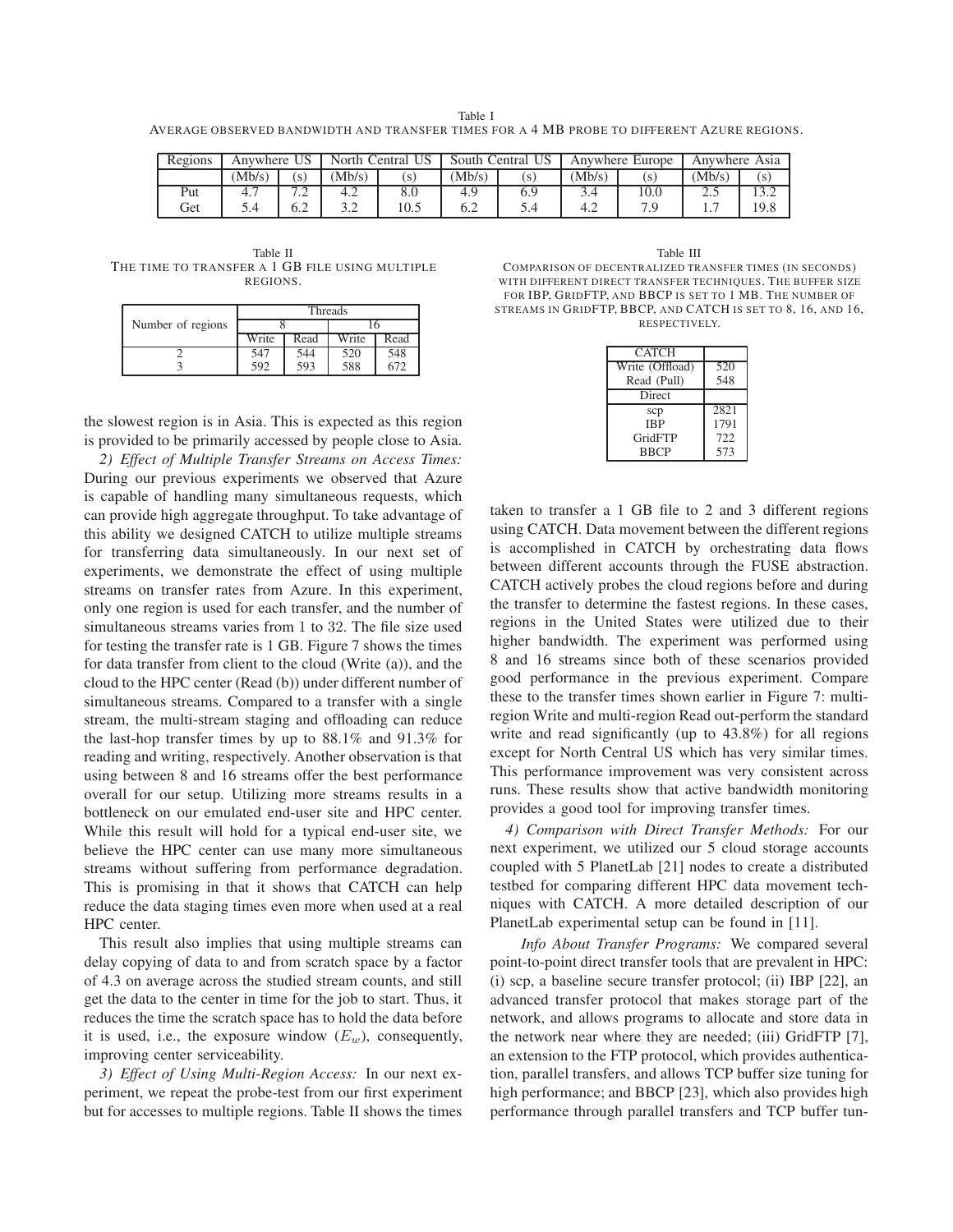

Figure 7. Transfer times (in seconds) to different cloud regions, using increasing numbers of streams. The file size used is 1 GB.

Table IV STATISTICS ABOUT THE JOB LOGS USED IN THE SIMULATION STUDY.

| Duration           | 22753 Hrs                           |  |  |
|--------------------|-------------------------------------|--|--|
| Number of jobs     | 80025                               |  |  |
| Job execution time | 30 s to 120892 s, average 5849 s    |  |  |
| Input data size    | 2.28 MB to 7481 GB, average 65.3 GB |  |  |

ing. Note that these protocols are all typically supported [24] by HPC centers such as Jaguar [5].

Table III shows the result. One important point to note here is that while direct transfer methods include the flow of data from source to destination, CATCH Read and Write numbers only include either storing the data into the cloud or retrieving the data from the cloud. In the best case for CATCH, a Read can begin as soon as initial part of a dataset becomes available by a Write. The overall end-toend transfer time can then be calculated as maximum of Read and Write times: 548 seconds in our case. In the worst case, there may be an arbitrary wait between the Read and Write operations. However, from the center point of view, only the time it has to stay engaged in the transfer is critical, as communication between the cloud and the end-user site is decoupled from the center. Current pointto-point transfer tools cannot enable this behavior as they expect a significant resource commitment from end-users and HPC centers for the duration of the transfer. Thus, only the access times to/from cloud are of concern. It can be observed that from this perspective, CATCH is able to achieve 6.8% (wrt. BBCP) to 81.1% (wrt. scp) better performance compared to direct transfer mechanisms on average across both Read/Write operations. These results suggest that CATCH is a viable option for HPC end-user data services.

# *B. Simulation*

In this section, we study the performance of timely staging using job-statistics logs collected over a period of threeyears on the Jaguar [5] supercomputer. Table IV shows some relevant characteristics of the logs.



Figure 8. Scratch savings under CATCH compared to direct scp, calculated per hour. Purge period is seven days.

To analyze the logs, we have developed a simulator that captures the design of our setup. The simulator models job queuing, scheduling, batch-queue prediction, job execution times, and provides data about scratch space usage and delay in meeting deadlines. It also models distributed intermediate nodes, their bandwidth variations and decentralized data staging. It uses the connectivity values from the cloud and plays the periodic snapshot of bandwidth measurements to emulate volatility. In the following, we use this simulator to gain insights into end-user data services.

*1) Impact on Scratch Space Usage:* In this experiment, we quantify the impact of decentralized transfers on scratch space usage. We play the logs in our simulator and determine the amount of scratch used both under scp-based direct transfer and CATCH. For this test, we assume that the scratch is empty at the beginning, and has perfect information about when the data will be used by the job, i.e., job start up time is known. Moreover, the center is setup for weekly purges of the scratch space and the maximum center in-bound bandwidth is limited to 10 Gb/s. Only input data is considered, and a data item is only purged if its associated job has completed. Figure 8 shows the average savings per hour in scratch space usage by CATCH. It can be seen that CATCH is able to provide up to 45.3% in scratch savings.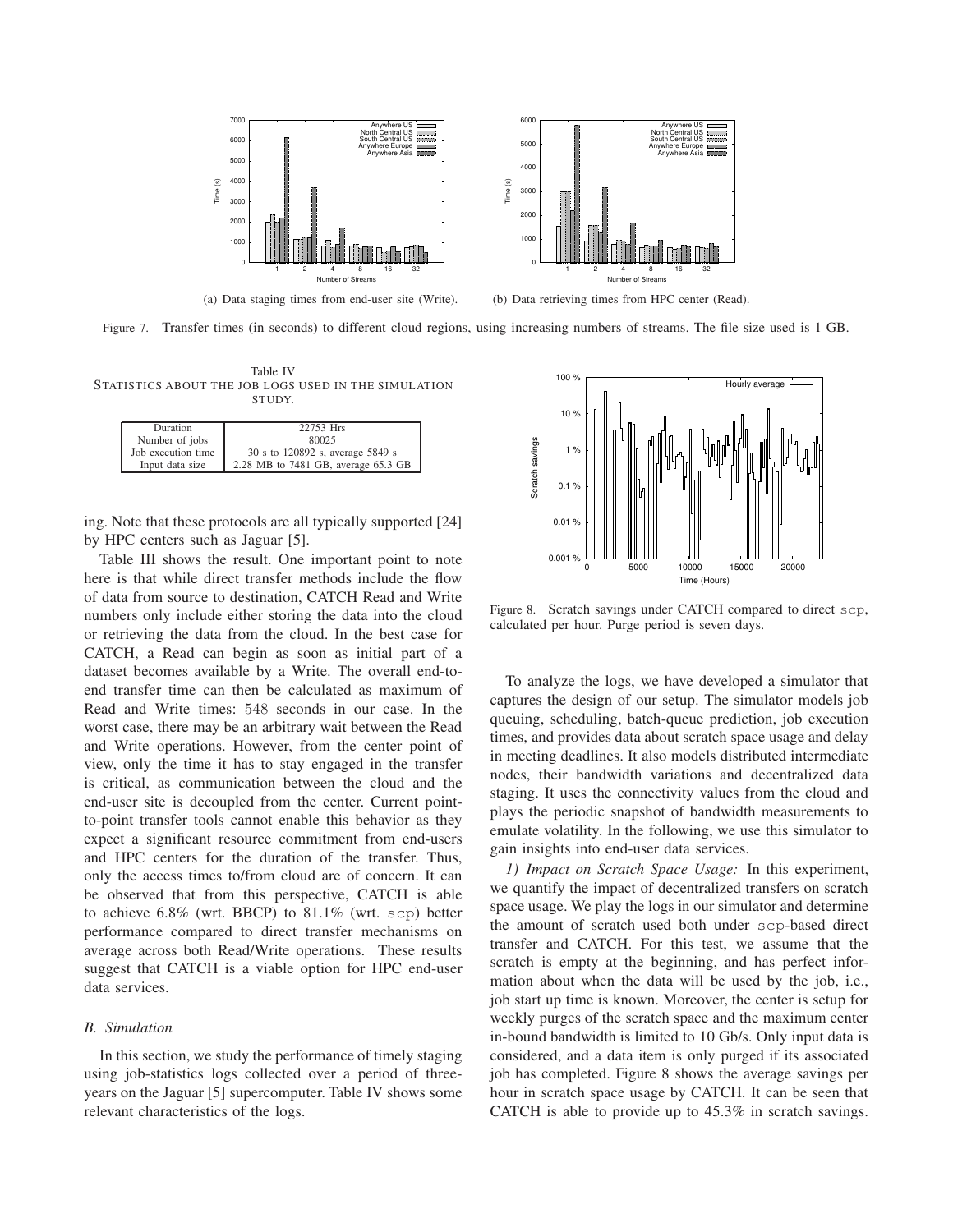Table V CURRENT AZURE PRICING.

| Storage    | \$0.15/GB |
|------------|-----------|
| <b>CDN</b> | \$0.15/GB |
| Transfer   | \$0.10/GB |

Table VI COST OF USING CATCH FOR DIFFERENT WORKFLOWS UNDER VARYING PRICING STRUCTURE.

|                |          | B              |        |                |
|----------------|----------|----------------|--------|----------------|
| Data size      | 50 TB    | 10 TB          | $1$ TB | 500 GB         |
| CDN usage      | Yes      | N <sub>0</sub> | Yes    | N <sub>0</sub> |
| Num. uploads   |          |                |        |                |
| Downloads      | 10       | 10             |        | 10             |
| Cost (current) | \$70,000 | \$12,500       | \$900  | \$625          |
| Cost $(90\%)$  | \$63,000 | \$11,250       | \$810  | \$563          |
| Cost $(50\%)$  | \$35,000 | \$6,250        | \$450  | \$313          |
| Cost $(10\%)$  | \$7,000  | \$1,250        | \$90   | \$63           |

We also calculated the average savings per hour across the entire log, and found that CATCH uses 2.43% less scratch per unit of time (e.g. 24.9 GB/Hr on average per Terabyte of storage) compared to direct. Thus, CATCH offers a viable means for conserving precious scratch resource.

*2) Effect on Exposure Window:* In the next experiment, we repeat the previous experiment, but now study the exposure window  $(E_w)$ , i.e., duration for which the data has to wait on the scratch before the associated job is run. We found that for 30.7% of the jobs, CATCH was effectively able to reduce  $E_w$  to zero, and for the remaining jobs it reduced  $E_w$  by 64.2%, i.e., 75.2% reduction on average across all jobs. Moreover,  $E_w$  was reduced by at least a factor of 10 for 48.3% of the jobs. Overall, the significantly reduced  $E_w$  for most jobs under CATCH shows that it can provide better resiliency against storage system failures and costly re-staging.

# *C. Cost of Cloud Usage*

In the next experiment, we determine how the cost of cloud services impact CATCH usage. Table V shows the current pricing structure used by Azure [18]. Table VI shows three different usage scenarios for HPC application workflows, and the cost for using CATCH for the applications. To give a sense of the scale of the job that produces terabytes of data, consider that a 100,000-core run of GTS fusion application on Jaguar produces a 50 TB dataset. Since the pricing for cloud usage are expected to fall, the Table also shows the cost of using CATCH if the prices are reduced by 10%, 50%, and 90%. In contrast, consider that in a typical HPC center, I/O subsystem costs can account for 20% to 30% of the acquisition cost and may run into millions of dollars. Even though the acquisition cost is amortized over the life of a machine, the annual running costs can still run into millions of dollars. While such PFS storage is needed at the center for a quick dump of job data, it cannot retain the data beyond a purge window, let alone the duration of a collaboration. Thus, CATCH provides a way to complement storage at the HPC center, especially for mid-size HPC applications.

# VI. RELATED WORK

The use of intermediate buffers to hide latency is used in Kangaroo [25] for Grid computing, with the goal to provide reliability against transient resource availability. However, Kangaroo simply provides a staged transfer mechanism and does not concern itself with network vagaries or changing route dynamics in an end-to-end data path.

The GridFTP overlay network service [26], [27] implements a specialized data storage interface (DSI) to achieve split-TCP functionality. IBP [22] offers a data distribution infrastructure with a set of strategically placed resources (storage depots) to move data, and implement what is referred to as logistical networking. Our approach of providing a file system view of the data transport is similar to IBP's logistical networking and exNodes. The main difference between these approaches and ours is that instead of relying on specialized resources, we leverage general-purpose cloud resources to achieve end-user data delivery.

Stork [28], a scheduler for data placement activities in a grid environment, is used to schedule data and computation together. However, these systems still use point-to-point transfer tools. Consequently, these solutions cannot address network volatility either.

A number of systems such as Bullet[29], [30], Shark [31], CoDeeN [32], and CoBlitz [33] have explored the use of multicast and p2p-techniques for transferring large amounts of data between multiple Internet nodes. The focus of these systems is on downloading of user data, or receiving multimedia streams. HPC end-user delivery requires factoring in center-user service agreements and dynamic cloud resource availability, which are not considered in these systems. Our work shares with these systems the goal of utilizing multiple paths for transferring large amount of data, but differs in its focus on HPC applications and use of cloud nodes for intermediate storage.

### VII. CONCLUSION

In this paper, we have presented the design and implementation of a decentralized end-user data transport service, CATCH, for HPC. The novelty of our approach lies in the transparent use of cloud storage resources as intermediate nodes, and bringing such resources to bear on the timely problem of HPC data delivery. To this end, CATCH provides a FUSE-based file system abstraction to the decentralized data flow through the cloud storage substrate. Using this backdrop, we present several techniques to improve the enduser data delivery experience, by bringing data closer to the HPC center or the user so the data can be pulled eventually as needed to coincide job startup or a workflow deadline, respectively. CATCH exploits several desirable characteristics